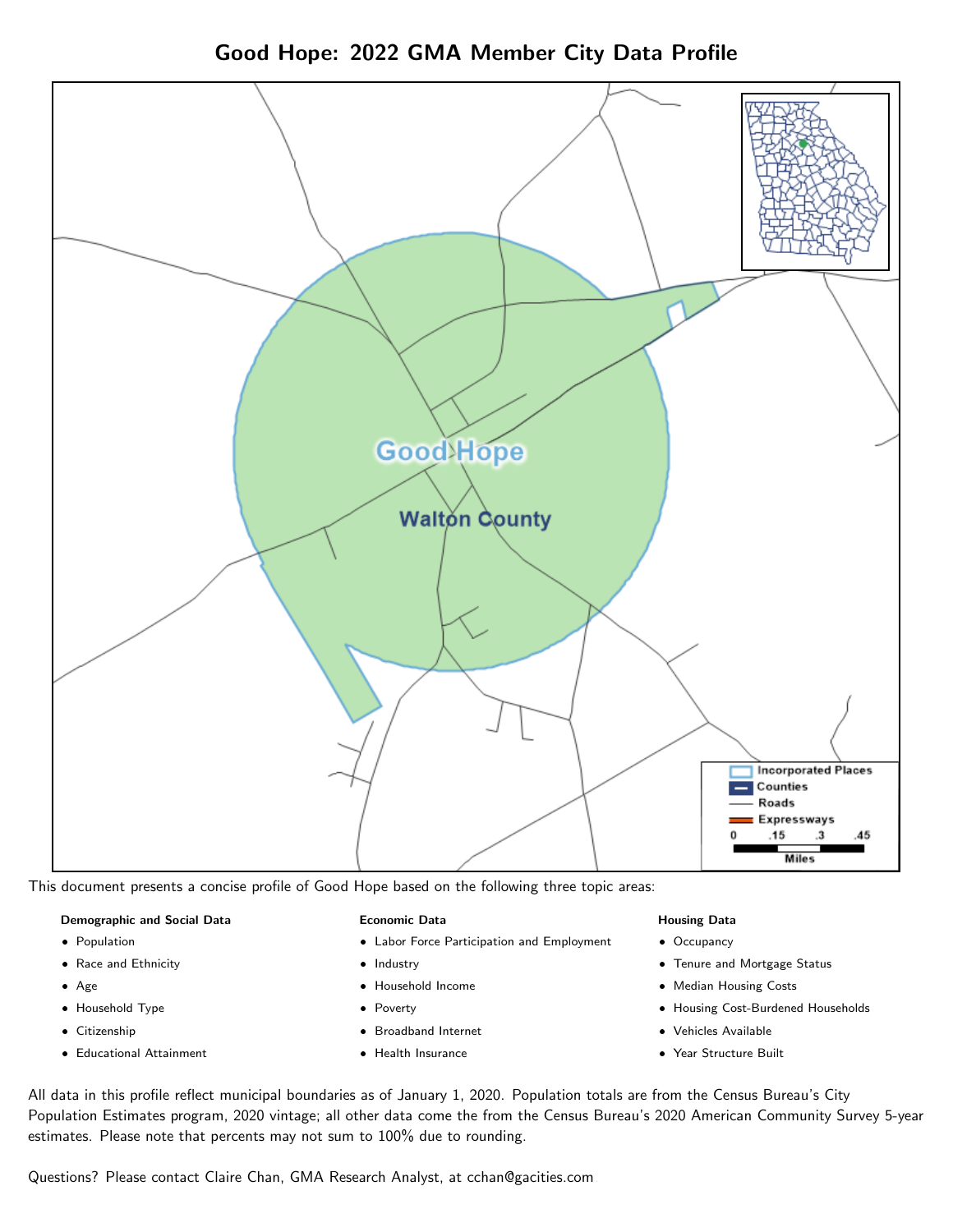# Good Hope: Demographic and Social





## **Citizenship**

| Native Born<br>100% |  |
|---------------------|--|
|                     |  |

Race and Ethnicity



Source: U.S. Census Bureau, City Population Estimates, 2020 vintage Source: American Community Survey, 2020 5-year estimates, table B03002

### Household Type



Source: American Community Survey, 2020 5-year estimates, table B01001 Source: American Community Survey, 2020 5-year estimates, table B11001

#### Educational Attainment



Source: American Community Survey, 2020 5-year estimates, table B05002 Source: American Community Survey, 2020 5-year estimates, table B15002

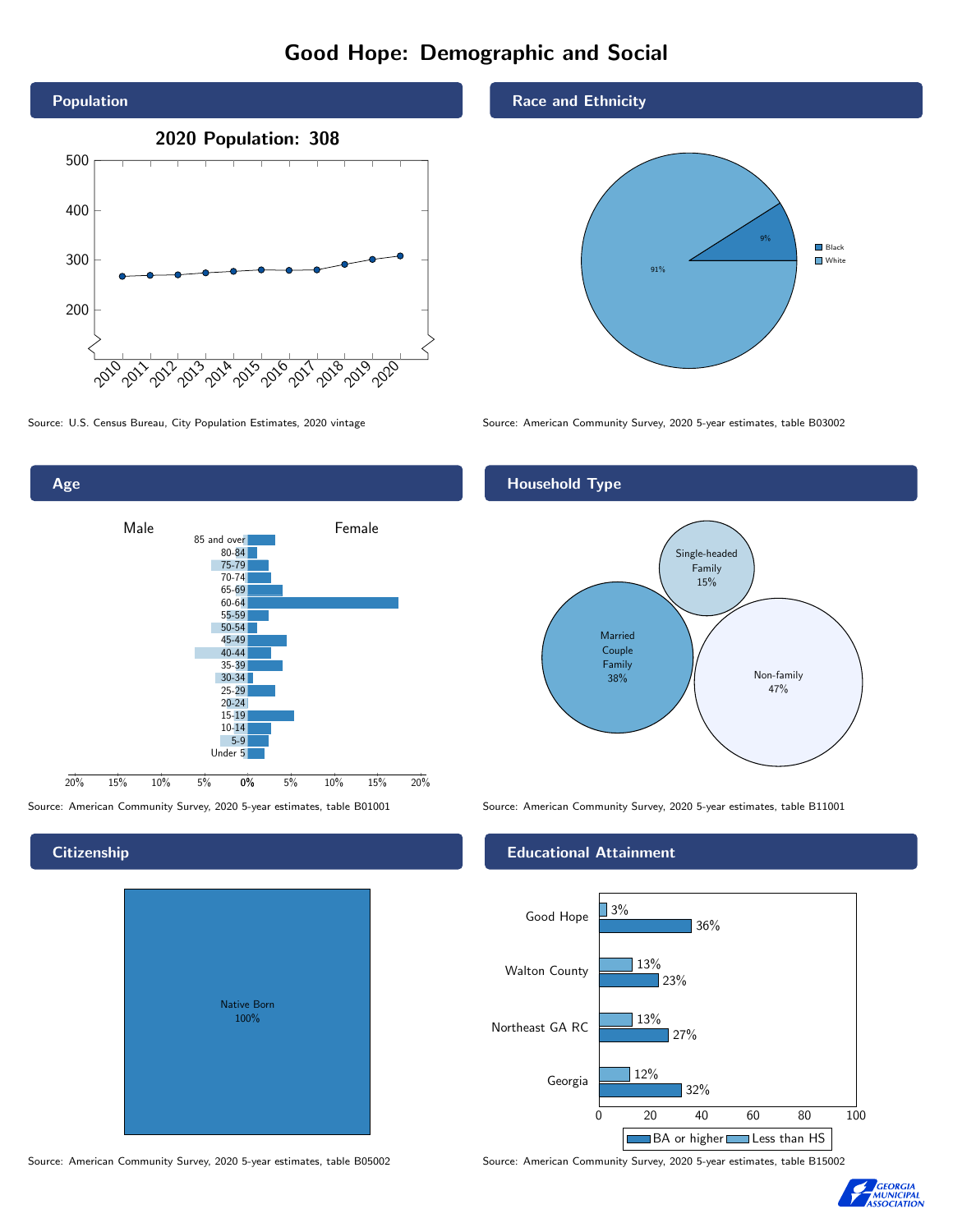# Good Hope: Economic



Source: American Community Survey, 2020 5-year estimates, table B23001 Note: Unemployment rate is based upon the civilian labor force.

## **Industry**

| Agriculture, forestry, fishing and hunting, and mining      | $0\%$ |
|-------------------------------------------------------------|-------|
| Construction                                                |       |
| Manufacturing                                               | 5%    |
| <b>Wholesale Trade</b>                                      | $1\%$ |
| Retail Trade                                                | 8%    |
| Transportation and warehousing, and utilities               |       |
| Information                                                 | $0\%$ |
| Finance and insurance, real estate, rental, leasing         |       |
| Professional, scientific, mgt, administrative, waste mgt    |       |
| Educational services, and health care and social assistance |       |
| Arts, entertainment, recreation, accommodation, food        |       |
| service                                                     |       |
| Other services, except public administration                |       |
| Public administration                                       |       |

Source: American Community Survey, 2020 5-year estimates, table C24030



Source: American Community Survey, 2020 5-year estimates, tables B19013 and B19025 Source: American Community Survey, 2020 5-year estimates, table B17010



Source: American Community Survey, 2020 5-year estimates, table B28002 Source: American Community Survey, 2020 5-year estimates, table B18135

#### Poverty



#### Health Insurance